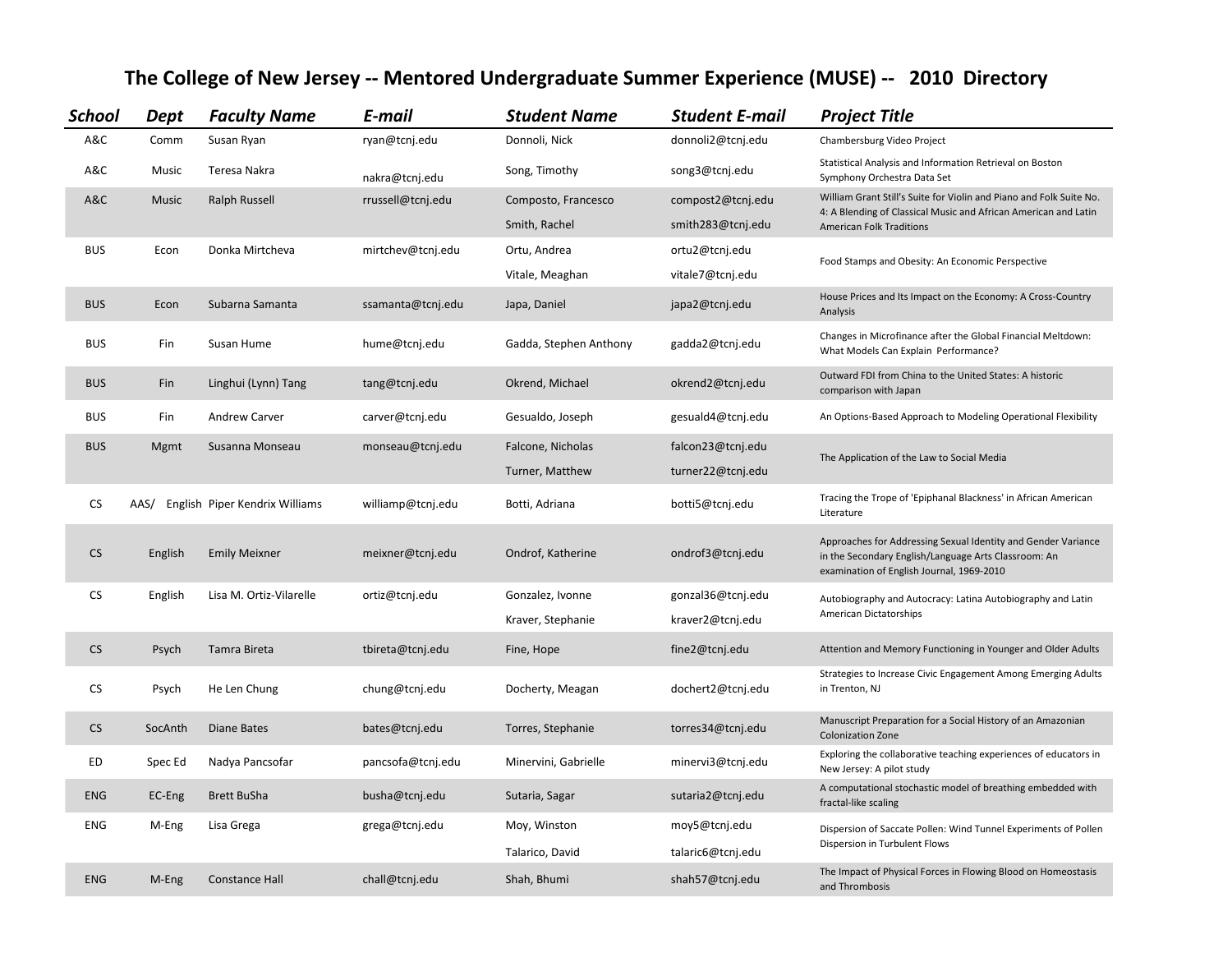| <b>School</b> | Dept           | <b>Faculty Name</b>   | E-mail             | <b>Student Name</b>  | <b>Student E-mail</b> | <b>Project Title</b>                                                                                                        |
|---------------|----------------|-----------------------|--------------------|----------------------|-----------------------|-----------------------------------------------------------------------------------------------------------------------------|
| <b>ENG</b>    | M-Eng          | <b>Manish Paliwal</b> | paliwal@tcnj.edu   | Abbruzzese, Kevin    | abbruzz2@tcnj.edu     | Investigation of the Effect of Cement Viscosity on Functional<br>Loading Micromechanics at the Stem-cement and Cement-bone  |
|               |                |                       |                    | O'Laughlin, Richard  | olaughl2@tcnj.edu     | Interface in Total Knee Replacement using Digital Image<br>Correlation                                                      |
|               |                |                       |                    | Lee, Daniel          | lee62@tcnj.edu        | Investigation of soft-tissue mechanics using digital image<br>correlation                                                   |
| <b>ENG</b>    | M-Eng          | Jennifer Wang         | jwang@tcnj.edu     | Geuther, Brian       | geuther2@tcnj.edu     | Swarm Intelligence Based Multirobot Systems                                                                                 |
| <b>ENG</b>    | M-Eng          | Karen Chang Yan       | yan@tcnj.edu       | McMullin, Erin       | mcmulli2@tcnj.edu     | Study of Heart Tissue Damage via Dynamic Heart Phantom and<br>MRI and Biopolymer Tissue Scaffold Degradation                |
|               |                |                       |                    | McDonough, Mary Kate | mcdonou4@tcnj.edu     |                                                                                                                             |
| <b>NHES</b>   | <b>Nursing</b> | Tami Jakubowski       | jakubows@tcnj.edu  | Moore, Caitlin       | moore58@tcnj.edu      | Planning Measurement of Health Behavior Change                                                                              |
|               |                | <b>Stacen Keating</b> | keatings@tcnj.edu  | Davies, Denise       | davies9@tcnj.edu      | Qualitative Analysis of Student Facilitator Assessments                                                                     |
|               |                | Kathleen Philbin      | philbin@tcnj.edu   | Harth, Jillian       | harth3@tcnj.edu       | Curriculum for Student Facilitators of Health Behavior Change                                                               |
|               |                | Ralph Spiga           | ralphspiga@mns.com | Feldman, Nicole      | feldman9@tcnj.edu     | Impact Analysis of Health Behavior Change Program                                                                           |
|               |                |                       |                    | Young, Jessica       | young44@tcnj.edu      |                                                                                                                             |
| SCI           | Biology        | Luke Butler           | lbutler@tcnj.edu   | Deering, Camille     | deering2@tcnj.edu     | Feather Replacement and Feather Quality in Carolina Chickadees                                                              |
|               |                |                       |                    | Wang, Michael        | wang29@tcnj.edu       | of the Northern Pine Barrens                                                                                                |
| SCI           | Biology        | Jeffrey Erickson      | erickson@tcnj.edu  | Conte, Samantha      | conte22@tcnj.edu      | Exploration of the Pet-1 Mouse as an Animal Model for Sudden                                                                |
|               |                |                       |                    | Delatour, Laurie     | delatou2@tcnj.edu     | Infant Death Syndrome (SIDS)                                                                                                |
| SCI           | Biology        | Darrell Killian       | killian@tcnj.edu   | Kim, Julia           | kim47@tcnj.edu        | The Genetic Regulation of Cell Death Specification in                                                                       |
|               |                |                       |                    | Gold, Colin          | gold3@tcnj.edu        | Caenorhabditis elegans: tra-5 and sm138                                                                                     |
| SCI           | Biology        | <b>Tracy Kress</b>    | kress@tcnj.edu     | Mitchell, Daniel     | mitche42@tcnj.edu     | Investigating the Coordination of Multiple Steps in Gene                                                                    |
|               |                |                       |                    | Scaduto, Christine   | scaduto2@tcnj.edu     | Expression                                                                                                                  |
| SCI           | Biology        | Donald Lovett         | lovett@tcnj.edu    | Askander, Teresa     | askande2@tcnj.edu     | 1) Gene Expression Modulation in Blue Crabs in Response to                                                                  |
|               |                |                       |                    | Markowski, Danny     | markows6@tcnj.edu     | Changes in Seawater Salinity. 2) Modification of the Na+, K+ -<br>ATPase Enzyme Protein in Blue Crabs Exposed to Changes in |
|               |                |                       |                    | Sarhan, Joe          | sarhan2@tcnj.edu      | Seawater Salinity                                                                                                           |
| SCI           | Biology        | Janet Morrison        | morrisja@tcnj.edu  | Parmar, Rawinder     | parmar3@tcnj.edu      | Genetic Variation in Populations of Wild Plant Pathogens                                                                    |
| SCI           | Biology        | Sudhir Nayak          | nayak@tcnj.edu     | Bushi, Sharon        | bushi2@tcnj.edu       | Regulation of the GLD-1 Germ Line Tumor Suppressor in                                                                       |
|               |                |                       |                    | DeGenova, Sarah      | degenov2@tcnj.edu     | Caenorhabditis elegans (C. elegans)                                                                                         |
| SCI           | Biology        | Marcia O'Connell      | moconnel@tcnj.edu  | Poulose, Michael     | poulose2@tcnj.edu     | An Analysis of the Zebrafish Squid-like Genes in Zebrafish: Roles<br>and Regulation                                         |
|               |                |                       |                    | Sheth, Maunil        | sheth4@tcnj.edu       |                                                                                                                             |
| SCI           | Biology        | Leeann Thornton       | thornton@tcnj.edu  | Salmon, Kelly        | salmon3@tcnj.edu      | Genetic and Biochemical Analysis of Cytochrome P450 Protein<br>that Regulate Plant Growth                                   |
| SCI           | Biology        | <b>Matthew Wund</b>   | wundm@tcnj.edu     | Schiels, Kaitlyn     | schiels2@tcnj.edu     | <b>Stickelback Fish Evolution</b>                                                                                           |
|               |                |                       |                    | Way, Greg            | way2@tcnj.edu         |                                                                                                                             |

## **The College of New Jersey -- Mentored Undergraduate Summer Experience (MUSE) -- 2010 Directory**